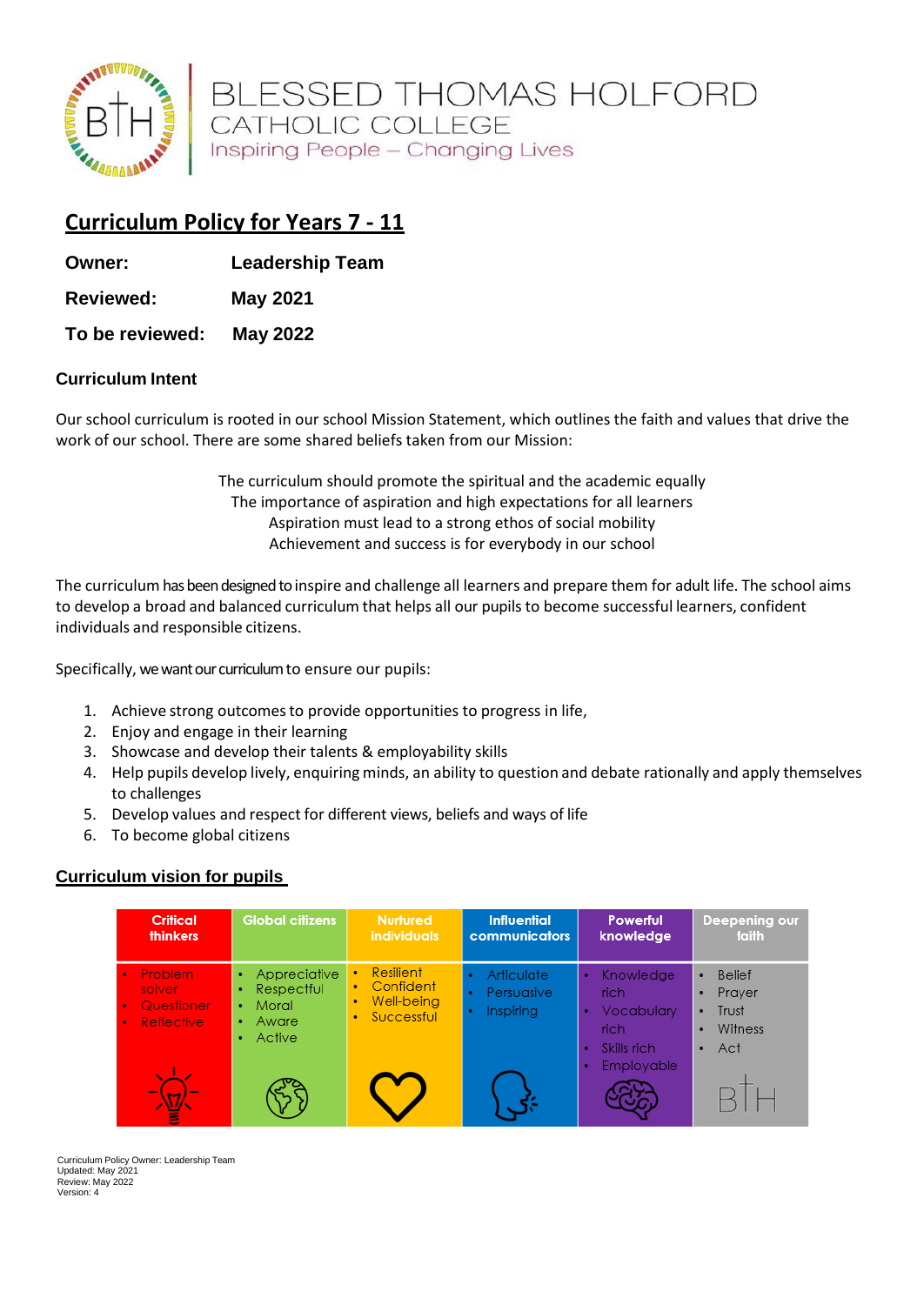## **Our aims are based on our beliefs of Aspiration, Family & Achievement**

#### **The Curriculum is organized and managed in the following way:**

### **Key Stage 3 Curriculum Structure 2021 – 2022**

| Year 7 - School Day begins at 8:50am until 3:30pm<br>The school day begins with 25-minute registration period or assembly |           |  |  |
|---------------------------------------------------------------------------------------------------------------------------|-----------|--|--|
| English                                                                                                                   | 3 hours   |  |  |
| <b>Maths</b>                                                                                                              | 3 hours   |  |  |
| Science                                                                                                                   | 3 hours   |  |  |
| <b>Religious Studies</b>                                                                                                  | 3 hours   |  |  |
| <b>Physical Education</b>                                                                                                 | 2 hours   |  |  |
| Art                                                                                                                       | 1 hour    |  |  |
| Computing                                                                                                                 | 1 hour    |  |  |
| Design Technology                                                                                                         | 1 hour    |  |  |
| <b>Food &amp; Nutrition</b>                                                                                               | 1 hour    |  |  |
| French                                                                                                                    | 1 hour    |  |  |
| Geography                                                                                                                 | 2 hours   |  |  |
| History                                                                                                                   | 2 hours   |  |  |
| <b>Music</b>                                                                                                              | 1 hour    |  |  |
| Spanish                                                                                                                   | 1 hour    |  |  |
| Literacy Development including Creative Writing & Ready to Read                                                           | 2.5 hours |  |  |
| Total                                                                                                                     | 27.5      |  |  |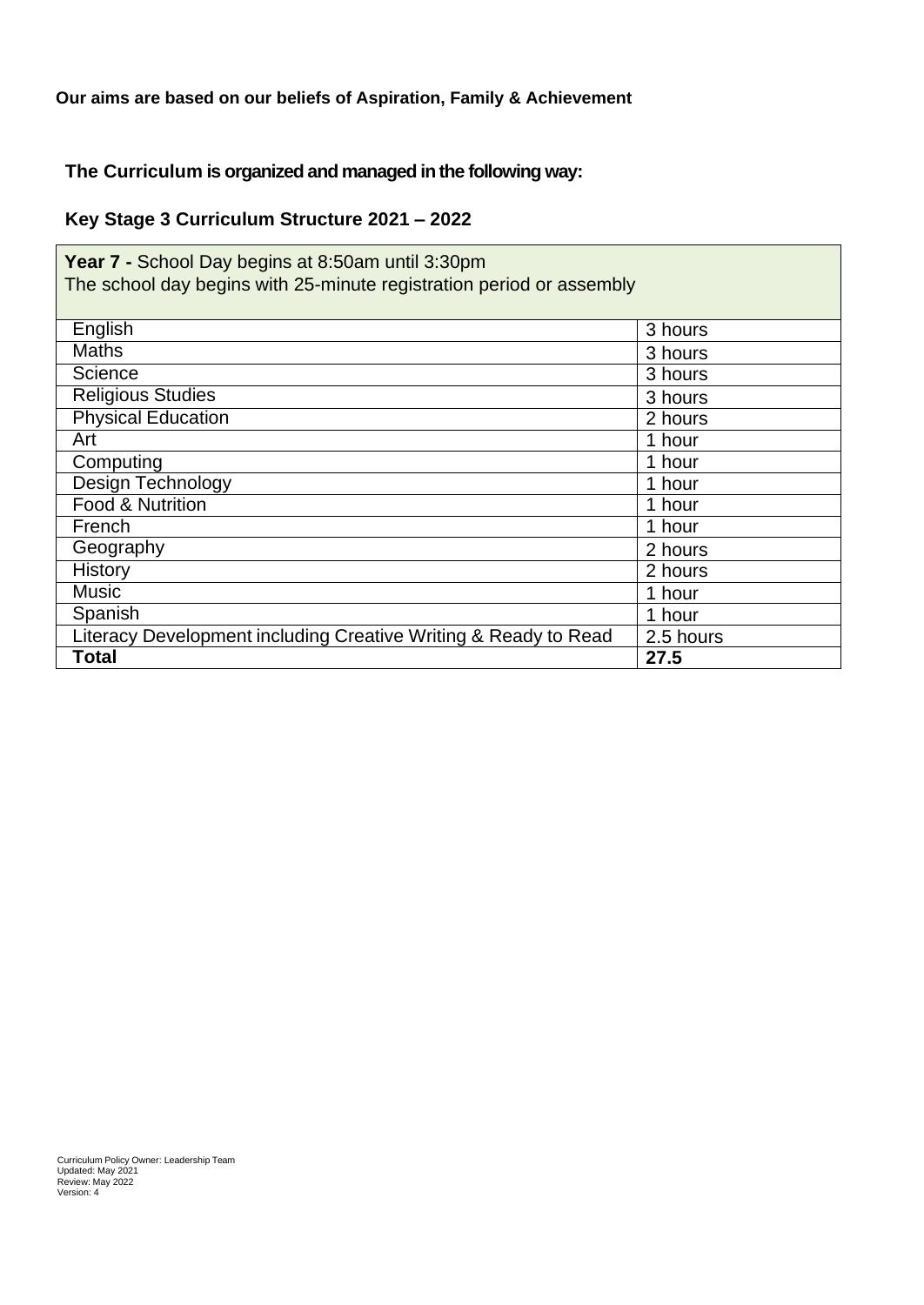#### **Year 8 -** School Day begins at 8:50am until 3pm The school day begins with 25-minute registration period or assembly

| English                   | 3 hours  |
|---------------------------|----------|
| <b>Maths</b>              | 3 hours  |
| Science                   | 3 hours  |
| <b>Religious Studies</b>  | 3 hours  |
| <b>Physical Education</b> | 2 hours  |
| Art                       | 1 hour   |
| Computing                 | 1 hour   |
| Design Technology         | 1 hour   |
| Food & Nutrition          | 1 hour   |
| French                    | 1 hour   |
| Geography                 | 2 hours  |
| History                   | 2 hours  |
| <b>Music</b>              | 1 hour   |
| Spanish                   | 1 hour   |
| <b>Total</b>              | 25 hours |

| Year 9 - School Day begins at 9am until 3pm<br>The school day begins with 15-minute registration period or assembly |          |  |  |
|---------------------------------------------------------------------------------------------------------------------|----------|--|--|
| English                                                                                                             | 3 hours  |  |  |
| Maths                                                                                                               | 3 hours  |  |  |
| Science                                                                                                             | 3 hours  |  |  |
| <b>Religious Studies</b>                                                                                            | 3 hours  |  |  |
| <b>Physical Education</b>                                                                                           | 2 hours  |  |  |
| Art                                                                                                                 | 1 hour   |  |  |
| Computing                                                                                                           | 1 hour   |  |  |
| Design Technology                                                                                                   | 1 hour   |  |  |
| Food & Nutrition                                                                                                    | 1 hour   |  |  |
| French                                                                                                              | 1 hour   |  |  |
| Geography                                                                                                           | 2 hours  |  |  |
| <b>History</b>                                                                                                      | 2 hours  |  |  |
| <b>Music</b>                                                                                                        | 1 hour   |  |  |
| Spanish                                                                                                             | 1 hour   |  |  |
| Total                                                                                                               | 25 hours |  |  |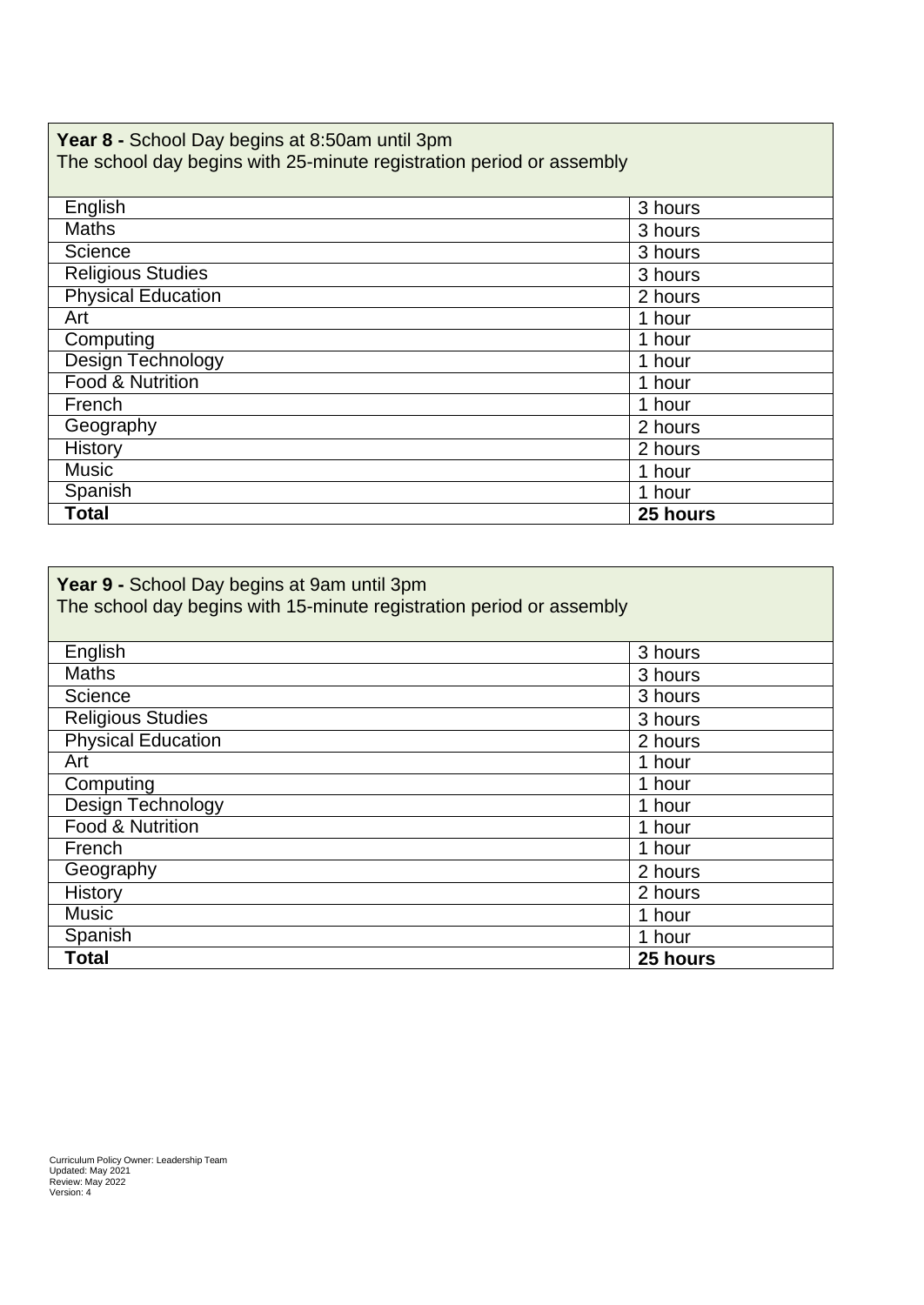# **Key Stage 4 Curriculum for 2021- 2022**

| Year 10 - School Day begins at 9am until 3pm<br>The school day begins with 15 minute registration period or Assembly                                                                                                                                                                             |                                                            |
|--------------------------------------------------------------------------------------------------------------------------------------------------------------------------------------------------------------------------------------------------------------------------------------------------|------------------------------------------------------------|
| English (Pupils sit GCSE English Language at the end of Year 10)                                                                                                                                                                                                                                 | 4 hours per week                                           |
| <b>Maths</b>                                                                                                                                                                                                                                                                                     | 4 hours per week                                           |
| Science                                                                                                                                                                                                                                                                                          | 4 hours per week                                           |
| <b>Religious Studies</b>                                                                                                                                                                                                                                                                         | 2 hours per week                                           |
| <b>Physical Education</b>                                                                                                                                                                                                                                                                        | 2 hours per week                                           |
| Options (Pupils Select Three of the following Subjects)                                                                                                                                                                                                                                          |                                                            |
| Art<br>$\bullet$<br><b>Business Studies</b><br>Creative   Media<br><b>Classics</b><br>Design and Technology<br>French<br>Food & Nutrition<br><b>Health and Social Care</b><br>Geography<br>٠<br>History<br>PE (GCSE or Cambridge National)<br>Spanish<br>٠<br>Literacy and Numeracy Intervention | 3 hours per<br>subject per week<br>$= 9$ hours in<br>total |
| <b>Total</b>                                                                                                                                                                                                                                                                                     | 25 hours per week                                          |
| Pupils can opt to study GCSE Italian, GCSE Biology, Chemistry and<br>Physics to achieve the EBacc<br>GCSE Drama is offered as an additional qualification                                                                                                                                        | 1 hour for 2 nights per<br>week $(3pm - 4pm)$              |